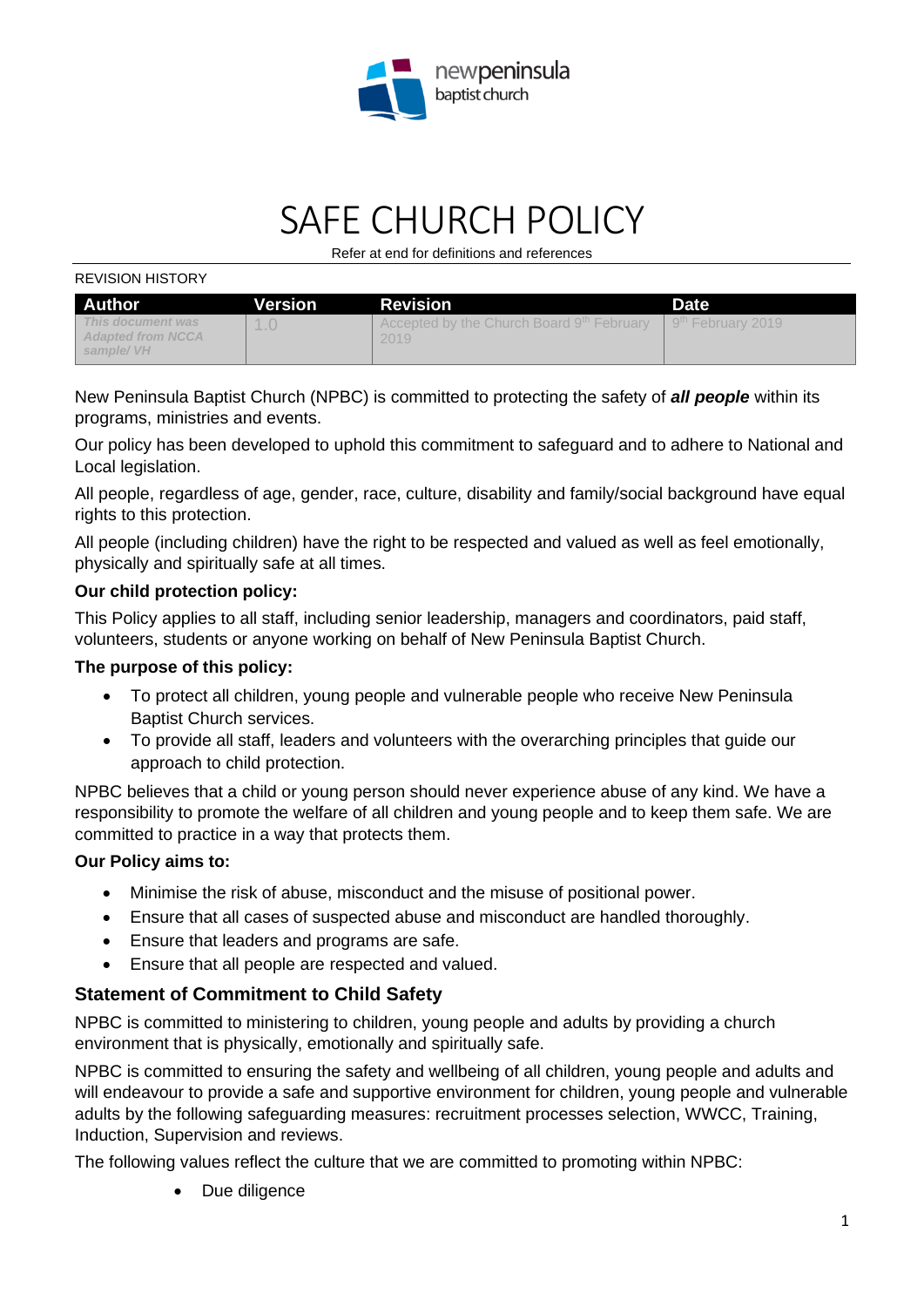

- **Integrity**
- Duty of care
- **Transparency**
- **Inclusivity**
- Collaborative Ministry
- Christian ethics and Gospel principles

# **WE RECOGNISE THAT**:

- The welfare of the child is paramount, and is everyone's responsibility as outlined in the National Framework for Protecting Australia's Children Agreement.
- All children, regardless of age, disability, gender, racial heritage, religious belief, sexual orientation or identity, have a right to equal protection from all types of harm or abuse.
- Some children are additionally vulnerable because of the impact of previous experiences, their level of dependency, communication needs or other issues.
- Working in partnership with children, young people, their parents, carers and other organisations/agencies is essential in promoting young people's welfare.

# **WE COMMIT TO:**

- **Screening all prospective leaders** in our ministries, before they are appointed (i.e. WWCC, Police check)
- **Adequate training of Ministry leaders, volunteers and staff**. We require that all staff, as well as leaders and volunteers working with children and youth under 18 years attend a Safe Church Training Workshop within 12 months of commencing with their role, and a refresher course each 3 years.
- **Having a clear code of conduct**. We will adopt and implement a Code of Conduct for all leaders, staff and volunteers, including boundaries of behaviour and expectations of interactions with children. All leaders, staff and volunteers will agree to follow our Code of Conduct.
- **Continued supervision of leaders, staff and volunteers** We commit to ongoing training, supervision and support for leaders, staff and volunteers
- **Responding to allegations of risk of harm, abuse, or serious misconduct** All leaders/staff/volunteers will report disclosures or suspicions of abuse of any kind, according to our procedures. We will listen to and believe children who raise concerns. We will ensure that procedures are clear and appropriate in responding to allegations of abuse.

Where a leader has an allegation of misconduct made against them, we will provide support to alleged victims and perpetrators and seek appropriate help from the BUV Professional Standards Worker for a just and fair resolution.

## • **Providing an open, safe environment**

We will afford participants a say in the programs and the activities in which they participate by fostering and valuing their ideas and encouraging participation. We will be accountable and transparent.

We will create a child-friendly environment, allowing people to raise their concerns in an appropriate manner. We will obtain appropriate information relating to the program participants, including children's health and family situation, to ensure that we are able to care for their physical and emotional needs.